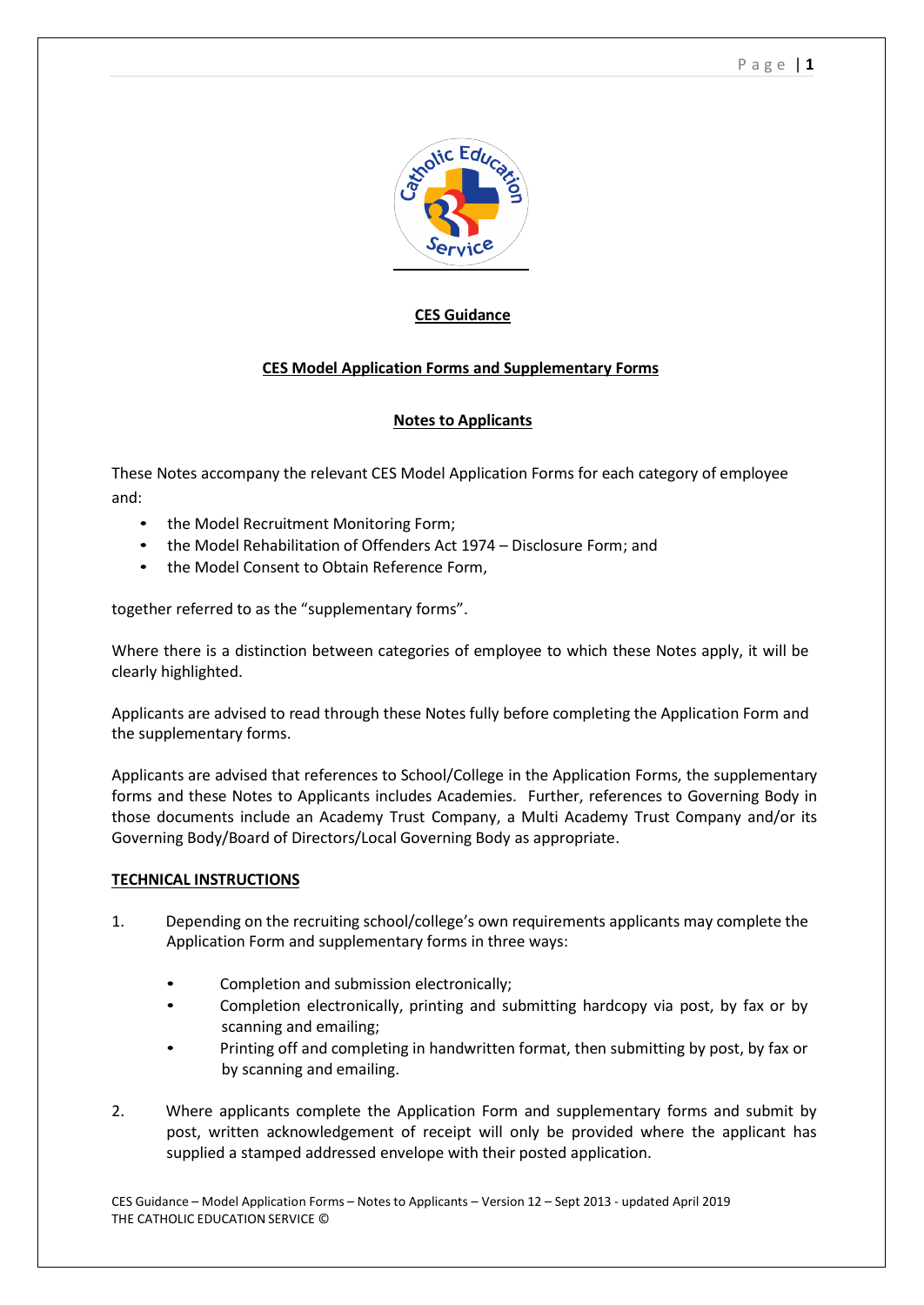#### **GENERAL INFORMATION**

Applicants must ensure that they are using the most up to date version of the Application Form and supplementary forms. Where there is any doubt, applicants should contact the school/college where the position applied for is based, or the contact person mentioned in the details of the post.

Applicants are reminded that this is an application for a post in a Catholic Voluntary Aided School / Catholic Voluntary Academy / Catholic Voluntary Multi Academy Trust (if applicable) where the Governing Body / Academy Trust Company / Multi Academy Trust Company is the employer and that the post will be subject to the terms and conditions of the appropriate CES model contract of employment. A copy of the relevant contract will be provided to the applicant if they are shortlisted for interview.

Applicants should note that, in accordance with the safeguarding vulnerable groups' regime, it is their responsibility to have made any necessary registrations relevant at the time of making this application, which are required for people working or volunteering with children. Accordingly, applicants are put on notice that any offer of employment made will be conditional upon the results of checks from the Disclosure & Barring Service ("the DBS") and Teacher Services (regarding teacher prohibition/disqualification from working with children and young people).

Before signing the application form, applicants must ensure that every section has been completed. **Failure to complete all relevant sections may result in an application being rejected.**

All Application Forms, supplementary forms and any relevant documentary evidence should be sent to the school/college where the position applied for is based, or as instructed in the details of the post. **Applicants should not return any Application Form and/or supplementary forms and/or any relevant documentary evidence to the CES.** Any applications received by the CES will not be forwarded or returned but shall be securely disposed of.

## **THE APPLICATION FORM – GUIDANCE ON COMPLETING SPECIFIC SECTIONS**

Applicants are advised that the Governing Body complies with the School Standards and Framework Act 1998 and the Equality Act 2010.

#### **Details of the Role Applied For:**

Please complete this section of the form by ticking the relevant boxes.

#### **Personal Details:**

Please tick the relevant box in order to indicate how you would prefer to be contacted.

Where you have obtained qualified teacher status from a jurisdiction other than England or Wales please insert your membership number for the relevant teaching profession regulator and provide details of the specific regulator.

Support staff and Lay Chaplain Application Forms only – if you have not obtained qualified teacher status please leave this section blank.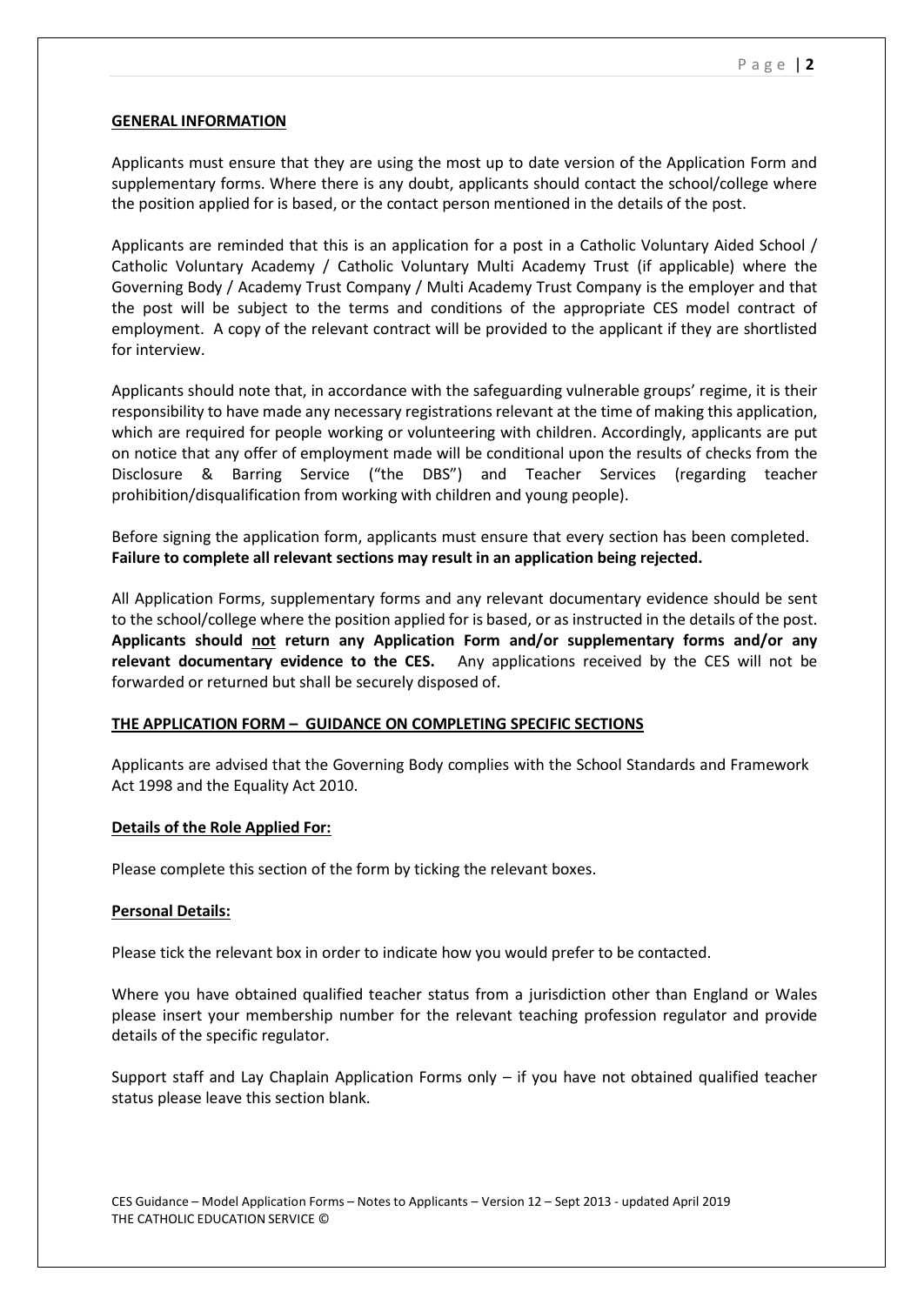# **Details of Present Employment**

If you are not currently employed please tick the box that says "no" and proceed to next section.

## **Employment History**

Applicants should provide full and accurate details of relevant employment history and professional or work experience. They should not repeat the information provided (if applicable) relating to present employment. Where the applicant is a student seeking a first time appointment they should provide details of all teaching practice to date (if applicable).

# **Other Employment/Work Experience**

Applicants should provide details of all other employment and paid or unpaid experience after the age of 18 (e.g. employment unrelated to the teaching profession, voluntary work etc).

Applicants must ensure that there are no gaps in the chronology of their education and/or employment history from the age of 18 to the present day and space has been provided on the form for this information. Failure to provide a full account may lead to an application being rejected.

Applicants must declare whether they have ever been ordained and/or been a member of a religious community. Where the answer to this question is 'yes', the Applicant must provide full details and expect that this will be discussed in more detail if they are successfully shortlisted for interview, more particularly in relation to their Canonical status and whether the Applicant is subject to any restrictions which may affect their suitability for appointment to the post applied for.

## **Post-11 Education and Training**

Applicants should provide details of education received in this country and/or abroad, academic vocational qualifications obtained including degrees, with class and division, and Teacher Certificates. Applicants must include postgraduate and professional qualifications. Applicants are advised that they may be required to produce evidence of qualifications attained. Please ensure that all relevant classifications and grades are included.

Catholic Certificate in Religious Studies ("CCRS") – this was formerly known as the Catholic Teachers' Certificate and Certificate in Religious Education.

Teacher post Application Forms only – please state which subjects you are qualified to teach including other subjects for which you may have experience to teach. Please also provide details of any other specialisms and special areas of teaching interest.

Senior Leadership posts only - the CES recognises that NPQH is no longer a mandatory requirement in England but applicants should still provide details of NPQH where requested in the Application Form as a potentially desirable qualification. Applicants for Headteacher posts in Wales must provide details of NPQH as this remains a mandatory requirement for first Headship appointments.

## **Supporting Statement**

Applicants should ensure that their supporting statement is clear and concise and does not exceed 1,300 words. It is preferable, although not compulsory, that the supporting statement is typed rather than handwritten.

CES Guidance – Model Application Forms – Notes to Applicants – Version 12 – Sept 2013 - updated April 2019 THE CATHOLIC EDUCATION SERVICE ©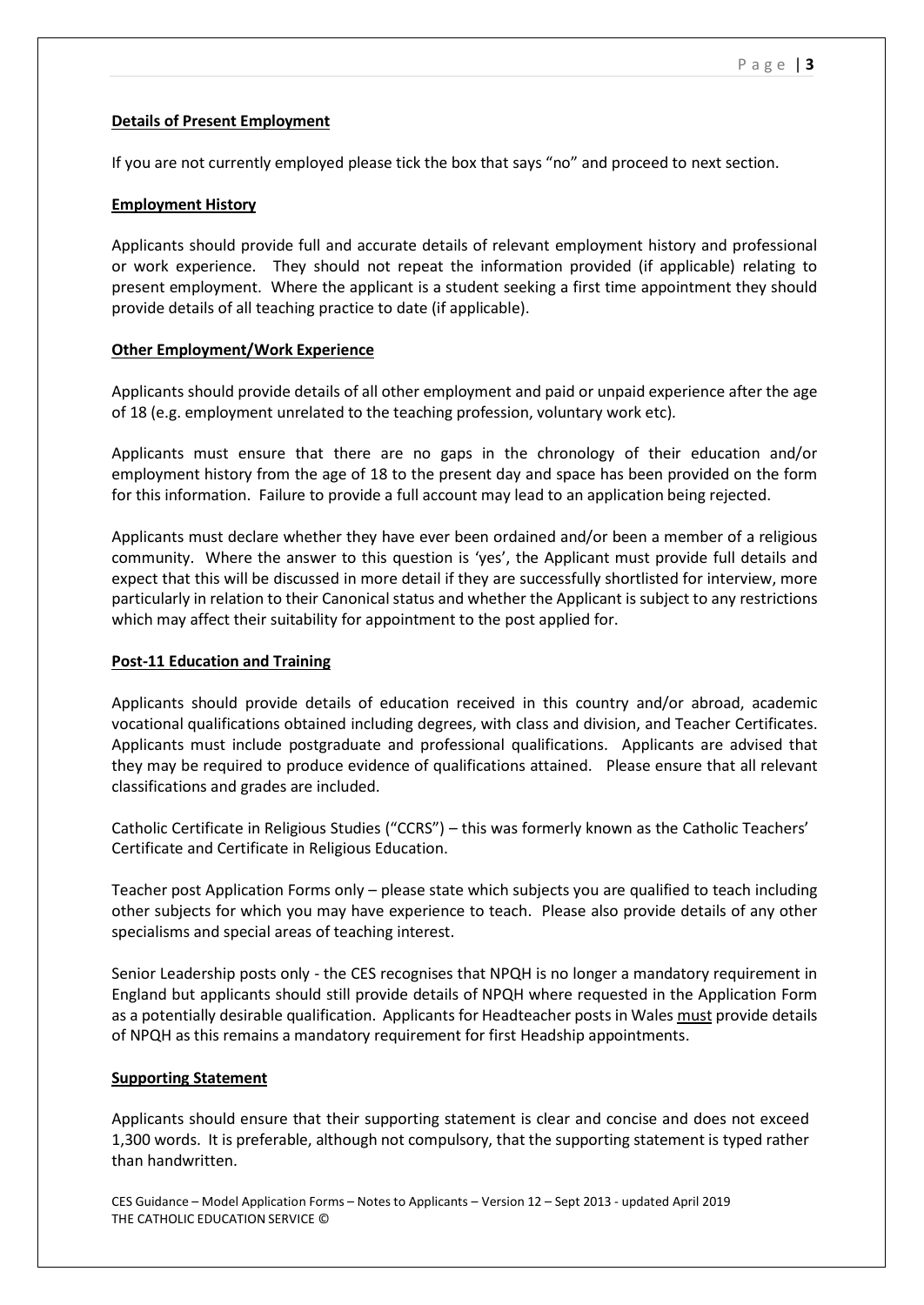## **References**

All applicants are required to provide details of at least two, and up to three, referees. A referee who is a current or former employer must have full access to the applicant's personnel records. This is in order to ensure that the information provided is accurate.

There may be situations where the referee does not have full access to an applicant's records for data protection and privacy reasons. If that is the case, the referee will need to be in a position to complete the reference to an acceptable standard with information relating to the applicant's dates of employment. All posts are subject to satisfactory references.

It is the applicant's responsibility to ensure that they have obtained their nominated referees' explicit consent to pass on their contact details to the school. Not only is this a matter of courtesy but ensures that the General Data Protection Regulation is being complied with. **Please also complete the Consent to Obtain References Form and return it with your application.**

Applicants must advise the school/college if they do not want them to contact any of their referees and provide reasons. For example, where applicants are currently employed, they may not wish the school/college to contact their employer until such time that they have given notice to terminate their employment.

Applicants are advised that schools/colleges designated with a religious character in England and Wales are permitted by law to require certain posts to be filled by practising Catholics. In certain specific circumstances, it is possible that a temporary post may be filled by a person who is not a practising Catholic and there is no intention to deter suitable applicants from expressing their interest.

**Senior Leadership posts** – Applicants are advised thatthe 'Memorandum on Appointment of Teachers To Catholic Schools' (amended September 2014), provides that 'the posts of Headteacher or Principal, Deputy Headteacher or Deputy Principal and Head or Coordinator of Religious Education are to be filled by practising Catholics'. The Memorandum may be viewed by visiting the CES's website at: [http://www.catholiceducation.org.uk/employment-documents/bishops](http://www.catholiceducation.org.uk/employment-documents/bishops-memorandum/item/1000049-memorandum-on-appointment-of-teachers-to-catholic-schools)[memorandum/item/1000049-memorandum-on-appointment-of-teachers-to-catholic-schools](http://www.catholiceducation.org.uk/employment-documents/bishops-memorandum/item/1000049-memorandum-on-appointment-of-teachers-to-catholic-schools)

**Teacher posts** – Applicants are advised that schools/colleges are entitled to give priority to Catholic applicants. A higher degree of priority may be given to practising Catholic applicants but applications from all Catholic applicants (whether practising or not) are eligible to be given priority over applicants who are not Catholic. Nevertheless, applicants who are not Catholics are welcome to apply.

**Support Staff posts** – Applicants are advised that schools/colleges (in England only) are entitled to give priority to Catholic applicants where it can be demonstrated that attaching this requirement to a particular po st is a pro po rtio nate m eans o f achiev ing a legitim ate aim (comm o nly kno wn as a " genuine

o ccupatio nal requirement" ) . The recruitment documentation should make clear whether this requirement applies to the post.

**Definition of "practising Catholic"** - Schools/colleges may provide guidance to the applicant regarding the definition of a "practising Catholic" with the application pack and/or in the event that the applicant is shortlisted for interview.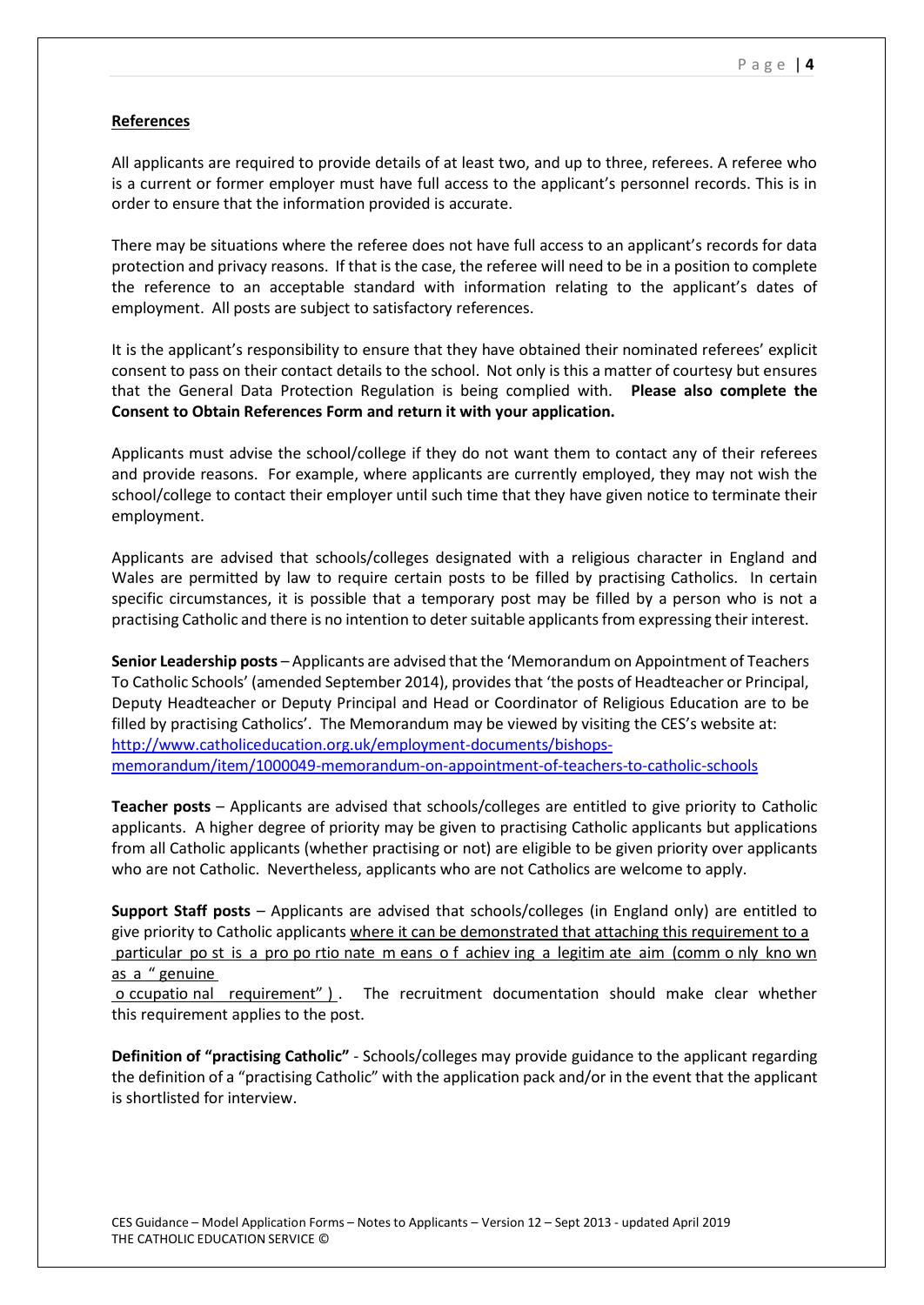**In summary, all suitably qualified Catholic applicants, regardless of the teaching post for which they are applying, are eligible to be given preference over applicants who are not Catholic. Practising Catholic applicants should nominate their Parish Priest as one of their referees. Those applicants applying for the permanent Senior Leadership posts referenced in the Memorandum must provide such details.**

For other teaching posts, Catholics who do not consider themselves to be "practising" may provide a copy of their baptism certificate with their application form, instead of providing a Priest's reference. Alternatively, they should provide details of the name and address of the Parish where they were baptised and the date of their baptism. For support staff posts, the recruitment documentation should make clear whether being a Catholic is a requirement for the post.

In the event that an applicant is appointed, any failure to disclose the existence of a relationship, whether it be by marriage, blood or as co-habitee, between the applicant or their spouse/civil partner/partner with a member, or an employee, of the Governing Body of the school/college where the post is situated may be considered a disciplinary offence warranting summary dismissal.

#### **Immigration, Asylum and Nationality Act 2006**

In accordance with the legal requirements of the Immigration, Asylum & Nationality Act 2006 ("the 2006 Act") (as amended) the Governing Body is under a legal duty to require all members of staff to provide documentary evidence of their entitlement to undertake the position applied for and to ensure that they have an ongoing entitlement to live and work in the UK. These checks need to be carried out for every person the Governing Body employs regardless of race, ethnicity or nationality. Therefore, on conditional offer of employment, and before a successful applicant commences their post, they must provide supporting evidence of their right to live and work in the UK. Generally speaking, the provision of one of the documents listed below will be sufficient proof but applicants are advised to consider the UK Visas and Immigration requirements for preventing illegal working in the UK for a full list of documents that may prove such entitlement which can be found on the Home Office's website.

The most common proof of entitlement documents are:

- (a) A passport showing that the holder, or a person named in the passport as the child of the holder, is a British citizen or a citizen of the UK and Colonies having the right of abode in the UK.
- (b) A passport or national identity card showing that the holder, or a person named in the passport as the child of the holder, is a national of a European Economic Area country or Switzerland.
- (c) A Registration Certificate or Document Certifying Permanent Residence issued by the Home Office to a national of a European Economic Area country or Switzerland.
- (d) A Permanent Residence Card issued by the Home Office to the family member of a national of a European Economic Area country or Switzerland.
- (e) A current Biometric Immigration Document (Biometric Residence Permit) issued by the Home Office to the holder indicating that the person named is allowed to stay indefinitely in the UK, or has no time limit on their stay in the UK.
- (f) A current passport endorsed to show that the holder is exempt from immigration control, is allowed to stay indefinitely in the UK, or has no time limit on their stay in the UK.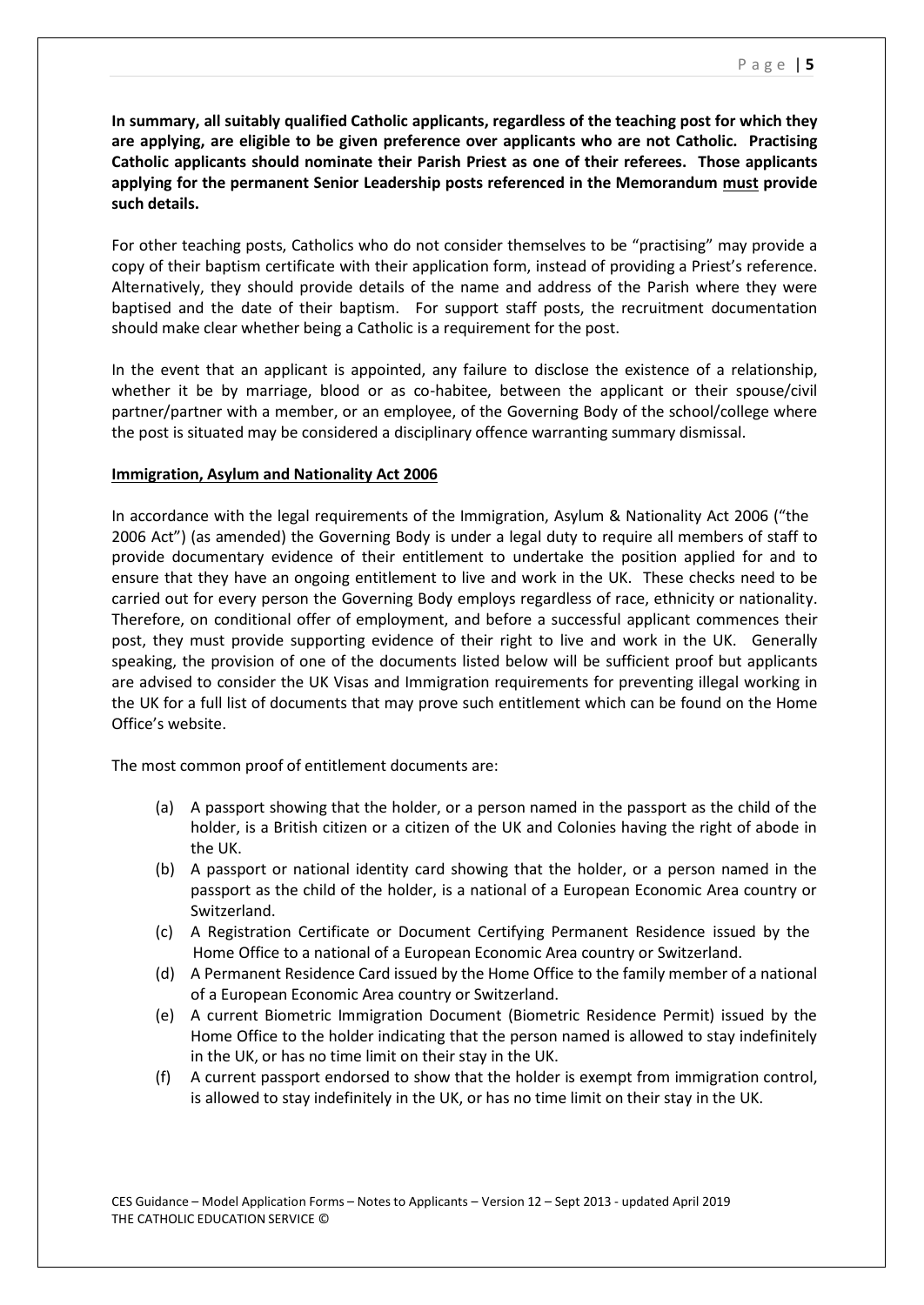P a g e | **6**

- (g) A current Immigration Status Document issued by the Home Office to the holder with an endorsement indicating that the named person is allowed to stay indefinitely in the UK or has no limit on their stay in the UK, together with an official document giving the person's permanent National Insurance number and their name issued by a Government agency or a previous employer.
- (h) An online right to work check demonstrating that the applicant has either pre-settled or settled status.

The above list is non-exhaustive.

## **IMMIGRATION ACT 2016**

Part 7 of the above Act places a legal duty on those recruiting staff to work in public facing roles within the public sector. Public facing roles within the public sector would include leadership teams, teachers, support staff and others employed to work in state schools. The said duty is to ensure that the applicant is fluent in English or Welsh, as applicable.

The government has produced a code of practice to guide employers on how to implement the requirement without breaching the provisions of the Equality Act 2010. $1$ 

It is important not to discriminate on the basis of accents and dialects, as this could amount to discrimination on the grounds of race. Note that there is no requirement to test existing staff who are already employed at the school and the code of practice should be considered when recruiting new applicants.

# **Declaration**

The Governing Body has a duty to make a report where the applicant provides false information in prescribed circumstances in accordance with the Education Act 2002.

## **SUPPLEMENTARY FORMS**

## **Model Recruitment Monitoring Form**

Applicants are not required to complete the Recruitment Monitoring Form, however, if they do, they will be helping the school/college to fulfil its duties under the Equality Act 2010.

The Recruitment Monitoring Form will be used purely for monitoring and statistical purposes and will not form part of the application or the recruitment process. The persons involved in the recruitment process will not have sight of the completed Recruitment Monitoring Form.

 $1$  See:

[https://assets.publishing.service.gov.uk/government/uploads/system/uploads/attachment\\_data/file/573013/](https://assets.publishing.service.gov.uk/government/uploads/system/uploads/attachment_data/file/573013/english_language_requirement_public_sector_workers_code_of_practice_2016.pdf) [english\\_language\\_requirement\\_public\\_sector\\_workers\\_code\\_of\\_practice\\_2016.pdf](https://assets.publishing.service.gov.uk/government/uploads/system/uploads/attachment_data/file/573013/english_language_requirement_public_sector_workers_code_of_practice_2016.pdf)